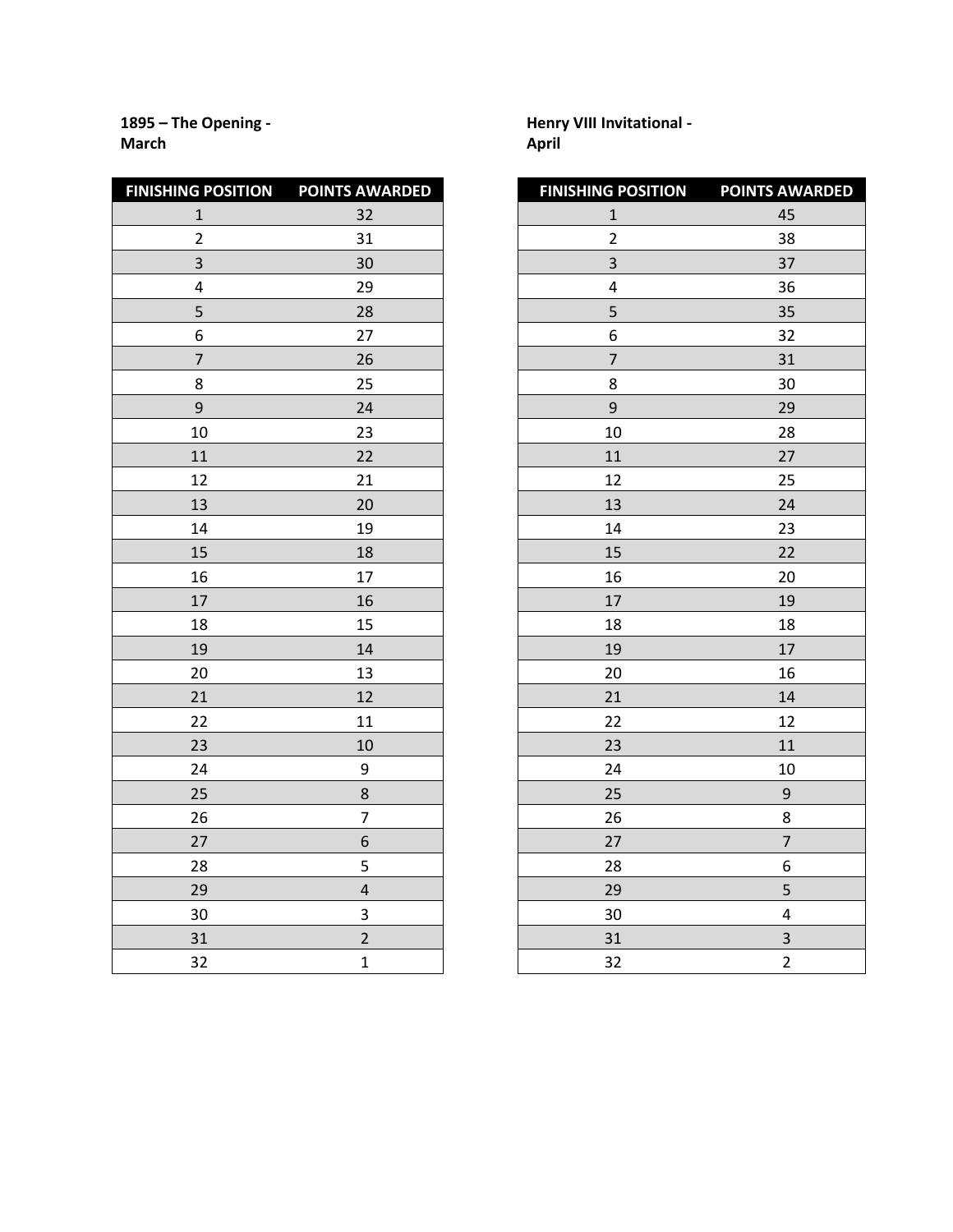## **The Longwater - May The Cardinal - June**

| <b>FINISHING POSITION POINTS AWARDED</b> |                  | <b>FINISHING POSITION</b> | <b>POINTS AV</b> |
|------------------------------------------|------------------|---------------------------|------------------|
| $\mathbf{1}$                             | 55               | $\mathbf{1}$              | 65               |
| $\overline{2}$                           | 48               | $\overline{2}$            | 60               |
| $\overline{\mathbf{3}}$                  | 46               | $\overline{\mathbf{3}}$   | 58               |
| 4                                        | 44               | $\overline{\mathbf{4}}$   | 56               |
| 5                                        | 42               | 5                         | 54               |
| 6                                        | 38               | 6                         | 4 <sub>5</sub>   |
| $\overline{7}$                           | 37               | $\overline{7}$            | 44               |
| 8                                        | 36               | 8                         | 4 <sup>3</sup>   |
| 9                                        | 35               | 9                         | $\overline{4}$   |
| 10                                       | 34               | 10                        | 4 <sup>′</sup>   |
| 11                                       | 32               | 11                        | 3 <sup>5</sup>   |
| 12                                       | 30               | 12                        | 3 <sup>7</sup>   |
| 13                                       | 28               | 13                        | 3 <sub>5</sub>   |
| 14                                       | 27               | 14                        | 3 <sup>2</sup>   |
| 15                                       | 26               | 15                        | 3 <sup>2</sup>   |
| 16                                       | 24               | 16                        | 2 <sup>c</sup>   |
| 17                                       | 23               | 17                        | 2 <sup>7</sup>   |
| 18                                       | 22               | 18                        | 26               |
| 19                                       | 20               | 19                        | 2 <sup>2</sup>   |
| 20                                       | 19               | 20                        | 2 <sup>2</sup>   |
| 21                                       | 18               | 21                        | 2 <sup>2</sup>   |
| 22                                       | 17               | 22                        | 2 <sup>1</sup>   |
| 23                                       | 16               | 23                        | 2(               |
| 24                                       | 15               | 24                        | 18               |
| 25                                       | 12               | 25                        | 16               |
| 26                                       | 10               | 26                        | 14               |
| 27                                       | $\boldsymbol{9}$ | 27                        | 1 <sup>2</sup>   |
| 28                                       | 8                | 28                        | 1(               |
| 29                                       | $\overline{7}$   | 29                        | 9                |
| 30                                       | 6                | 30                        | 8                |
| 31                                       | 5                | 31                        | $\overline{7}$   |
| 32                                       | 3                | 32                        | 5                |

| <b>FINISHING POSITION</b> | <b>POINTS AWARDED</b> | <b>FINISHING POSITION</b> | <b>POINTS AWARDED</b> |
|---------------------------|-----------------------|---------------------------|-----------------------|
| $\mathbf{1}$              | 55                    | $\mathbf{1}$              | 65                    |
| $\overline{2}$            | 48                    | $\overline{2}$            | 60                    |
| $\overline{\mathbf{3}}$   | 46                    | $\overline{\mathbf{3}}$   | 58                    |
| $\overline{\mathbf{4}}$   | 44                    | $\pmb{4}$                 | 56                    |
| 5                         | 42                    | 5                         | 54                    |
| 6                         | 38                    | 6                         | 45                    |
| $\overline{7}$            | 37                    | $\overline{7}$            | 44                    |
| 8                         | 36                    | 8                         | 43                    |
| 9                         | 35                    | $\boldsymbol{9}$          | 42                    |
| 10                        | 34                    | 10                        | 41                    |
| 11                        | 32                    | 11                        | 39                    |
| 12                        | 30                    | 12                        | 37                    |
| 13                        | 28                    | 13                        | 35                    |
| 14                        | 27                    | 14                        | 33                    |
| 15                        | 26                    | 15                        | 31                    |
| 16                        | 24                    | 16                        | 29                    |
| 17                        | 23                    | 17                        | 27                    |
| 18                        | 22                    | 18                        | 26                    |
| 19                        | 20                    | 19                        | 24                    |
| 20                        | 19                    | 20                        | 23                    |
| 21                        | 18                    | 21                        | 22                    |
| 22                        | 17                    | 22                        | 21                    |
| 23                        | 16                    | 23                        | 20                    |
| 24                        | 15                    | 24                        | 18                    |
| 25                        | 12                    | 25                        | 16                    |
| 26                        | 10                    | 26                        | 14                    |
| 27                        | $\overline{9}$        | 27                        | 12                    |
| 28                        | 8                     | 28                        | 10                    |
| 29                        | $\overline{7}$        | 29                        | $\mathsf 9$           |
| 30                        | $\boldsymbol{6}$      | 30                        | 8                     |
| 31                        | 5                     | 31                        | $\overline{7}$        |
| 32                        | $\overline{3}$        | 32                        | 5                     |